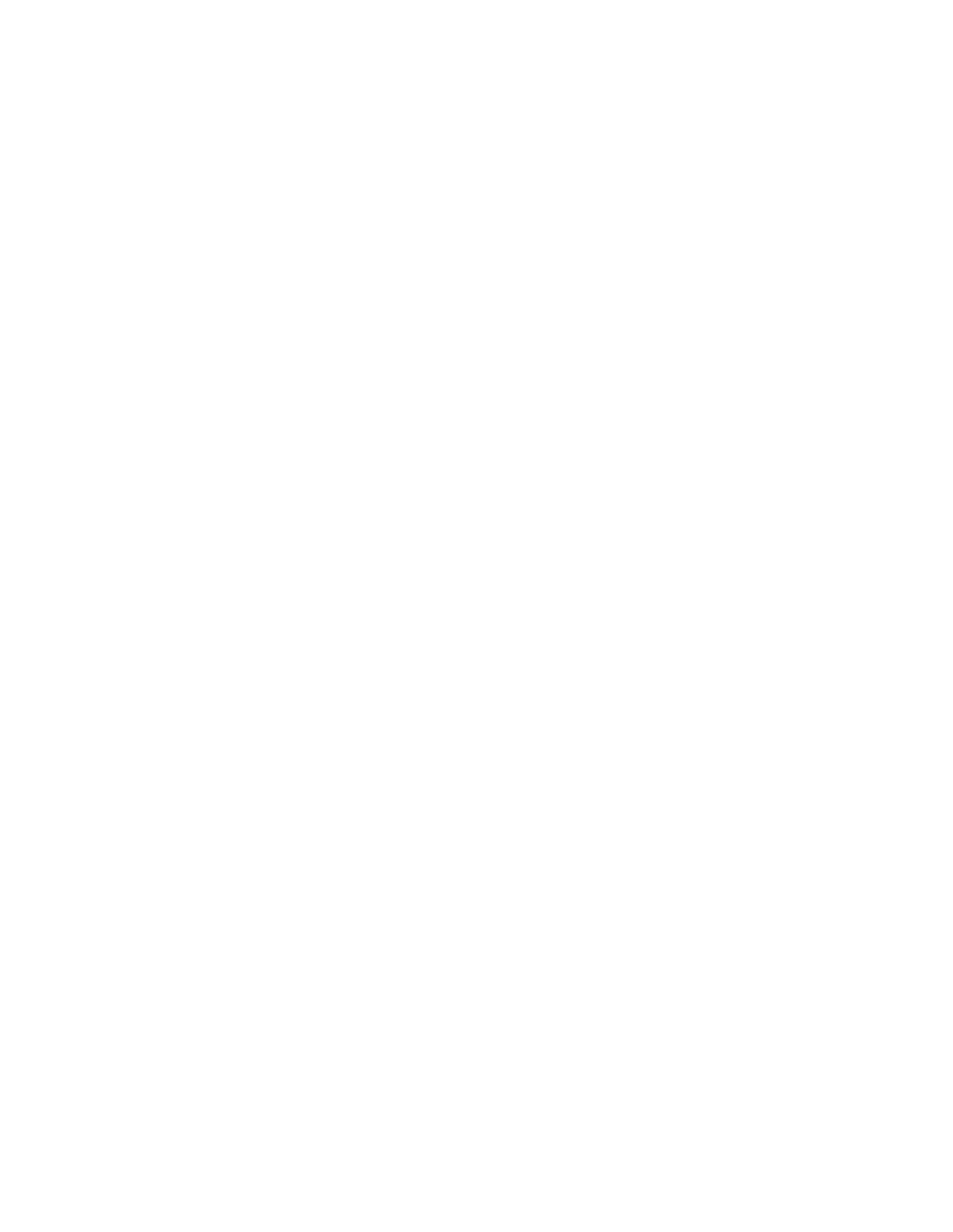# Menhaden Economic Impact and Management Uncertainty

*Thomas J. Murray & Associates, Inc.* March 2022

## Introduction

The Gulf Menhaden reduction fishery is one of the largest fisheries by volume in the United States and has been successfully managed under a regional Fishery Management Plan since 1978. The fishery continues to be classified by the National Marine Fisheries Service (NMFS) as 'not overfished' with 'no overfishing occurring', and a population that is sustainable based on the most recent stock assessment. Through the partnerships, which have been developed among NMFS Beaufort Laboratory, the state marine agencies, the menhaden industry, and the Gulf States Marine Fisheries Commission (GSMFC), the Gulf Menhaden fishery-dependent data set is one of the most detailed and data-rich of the fisheries currently operating in the Gulf of Mexico. <sup>1</sup>

The NMFS personnel have had access to the catch at each of the processing plants for biostatistical and stock assessment purposes since 1964, and the menhaden companies report daily vessel unloads to the NMFS on a daily or weekly basis throughout the fishing season. Additionally, vessel captains complete daily logs of each vessel's activities called Captain's Daily Fishing Reports (CDFRs). They include an at- sea catch estimate, fishing location, set duration, and weather conditions for each and every set; compliance is 100% and they are provided to NMFS on a weekly or bi-weekly basis throughout the fishing season.

According to NMFS, the most recent accounting is for 2019 during which U.S. menhaden Landings along the Atlantic coast were 433.8 million pounds valued at \$53.9 million. Gulf region landings were 1.1 billion pounds valued at \$102.4 million.

Pressure mainly from environmental groups and recreational fishing interests has led to ongoing discussions of curtailing commercial harvests using among other methods, "distance from shore" restrictions. Industry believes that consideration of any such curtailments requires a complete knowledge of the fisheries operation to fairly assess expected negative regulatory impacts.

 <sup>1</sup> SEDAR 63 Stock Assessment Report. Gulf Menhaden, December 2018.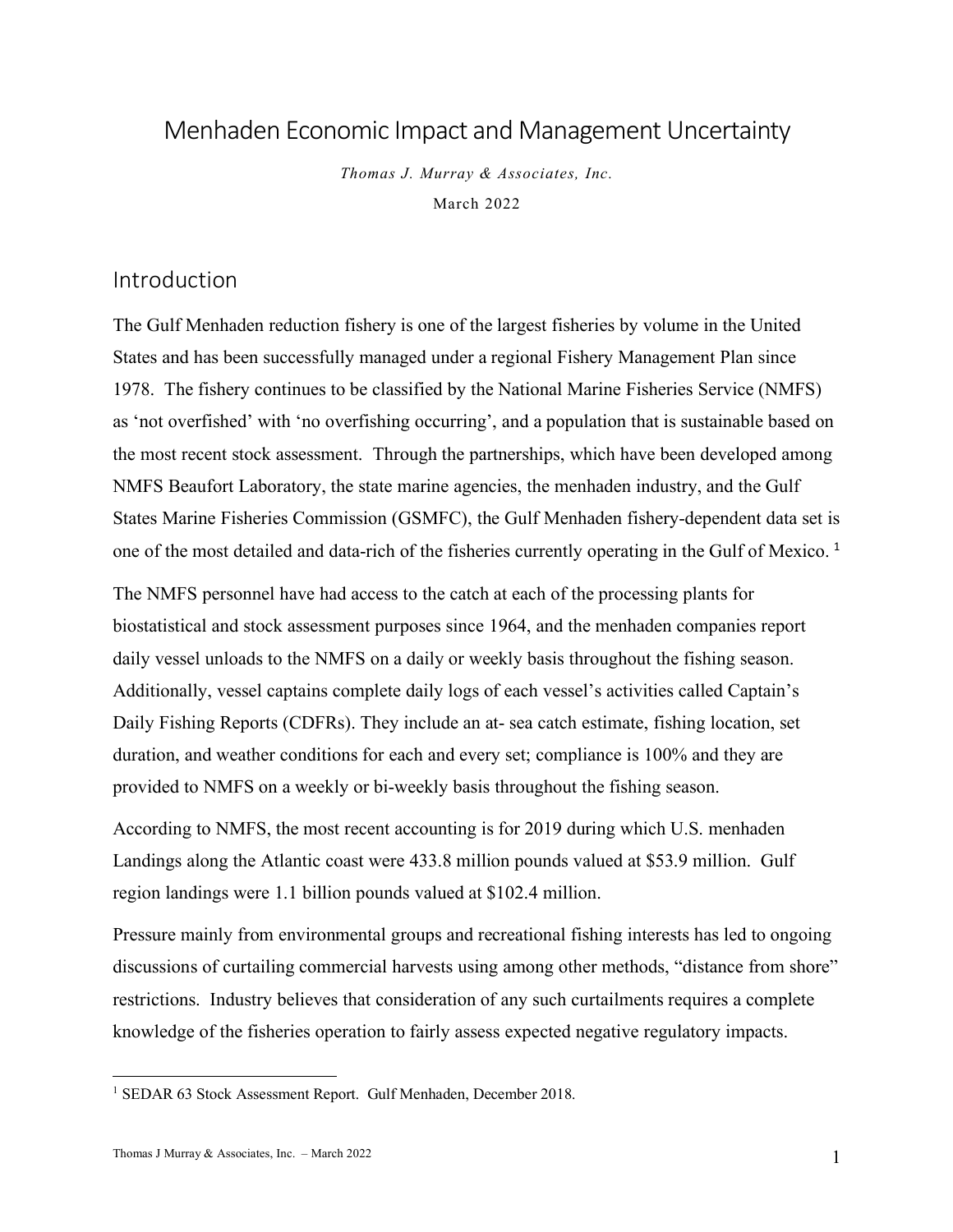Changing available fishing grounds likely would create harvest displacements leading to economic losses and related economic impacts to firms and the communities in which they operate. This analysis concerns itself with quantifying the relative economic importance of the fishery at varying locations as defined by "distance-from-shore" measures.

## **Objectives**

Objective 1. Complete a menhaden fishery economic impact model for the Northern Gulf of Mexico.<sup>2</sup> Findings include traditional measures of impacts including total, sales, incomes, value added, employment and taxes generated. The harvest value estimates and associated statistics completed generating the values imported to an economic impact input-output model (IMPLAN). The model will estimate associated direct, indirect and induced impacts such as output, incomes, value added, employment and taxes generated.

Objective 2. Developed estimates of the economic activity generated by discreet fishing zones as determined by distance from shore. Distance-from-shore catch evaluations were completed based upon CDFR data for 2015-2019.<sup>3</sup> Harvest and harvest variability from four zones (0-0.5) miles, 0.5-1mile, 1-3 miles, 3+ miles from shore) was evaluated and mid-point estimates used to assess the discreet economic impacts of harvests from those areas. The selection of distance from shore intervals was finalized with industry.

Utilizing the overall impact assessment from Objective 1 further refinement in impact estimates was made in conjunction with harvest changes arising from pro-forma changes in specific distance from shore harvest regulations.

Objective 3. Additional market distribution and value-added assessments were completed for the processed and marketed meal and oil products. At each market level, associated (discreet)

<sup>&</sup>lt;sup>2</sup> Gulf region herein includes LA and MS, where processing facilities aggregate and process the landings.

<sup>&</sup>lt;sup>3</sup> 2019 is the most recent year with complete Captains Daily Fishing Reports (CDFR) data compiled by NOAA fisheries. The confidential data was provided in format suitable to exporting into SAS for further analysis The menhaden data relates only to the industrial fishery and does not include the relatively minor catches sent to the bait industry.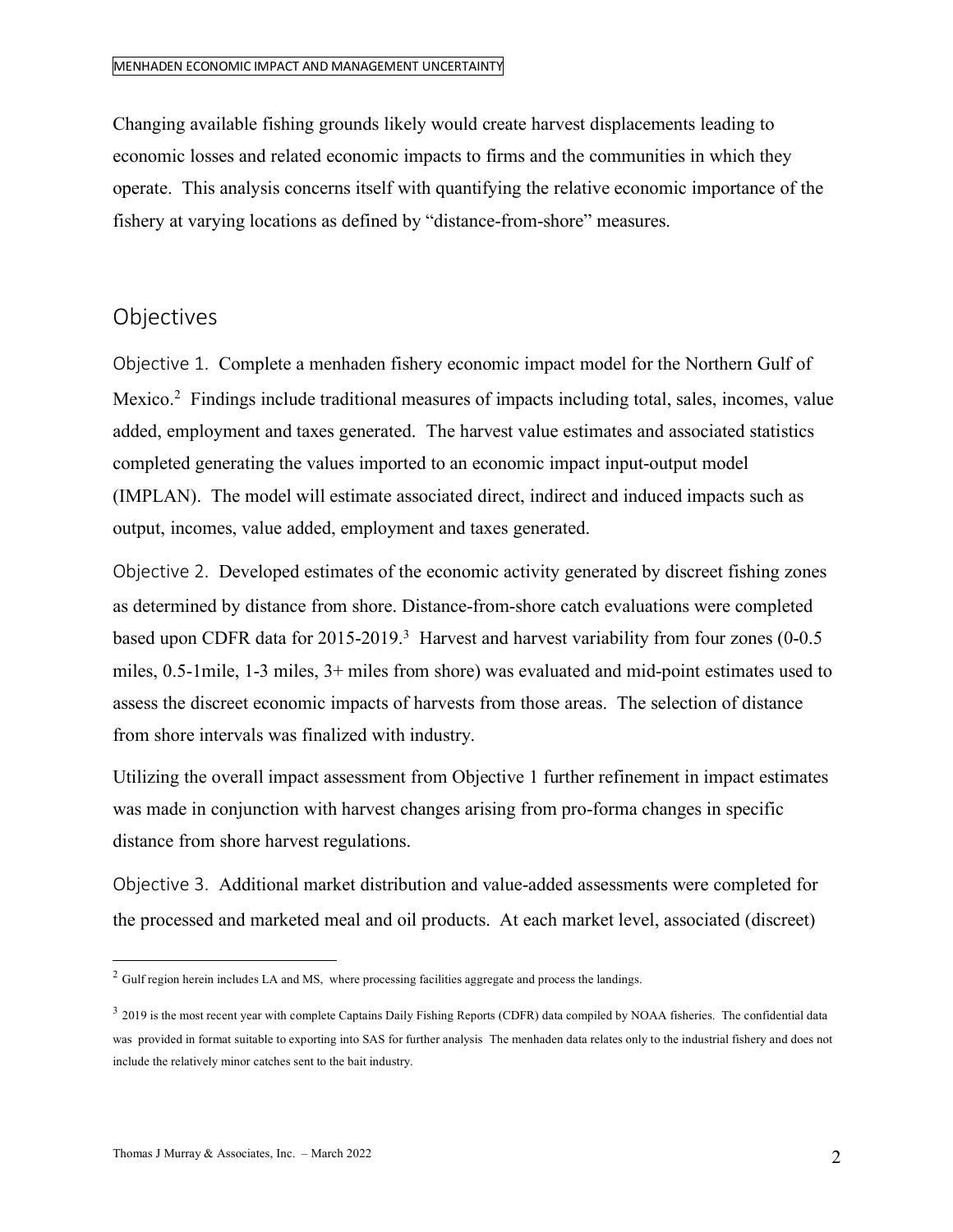economic impacts were quantified building upon the initial harvest level impact measures developed in Objective 1. Combining the economic impacts from harvest to processed products market provided a more complete vertically integrated assessment of economic impacts for the industry which may be used to further evaluate harvest regulatory impacts. More recent annual data was not available from NMFS to be utilized to make proposed, more contemporary, estimates.

# Methods and Analysis<sup>4</sup>

## Methods for Managing CDFR Raw Data

Fishery dependent data used to estimate the economic impacts of Gulf menhaden fisheries and processing was evaluated using confidential information from two private companies for three plant locations in Louisiana and Mississippi. Raw catch data based upon Captain's Daily Fishing Reports submitted to National Marine Fisheries Service were evaluated, reviewed for quality and aggregated in support of subsequent input into economic impact (IMPLAN) analysis. Raw data consisted of haul level information for fishing activity during the years 2015-2019.

Information in the data set included fields describing date, time, location, vessel, set within day, haul characteristics, catch and a suite of environmental data. Variables in the data set were examined for anomalous records and in a small number of cases, with subsequent follow up with the fishing companies and NMFS to resolve hauls that were thought to contain errors. Given the subsequent economic analysis was centered upon catch as a function of distance from shore, records that contained missing catch and/or location data were excluded from the analysis. Overall, the final data set used in the economic impact analysis contained 80,090 records. Catch data were aggregated into four different zones with respect to distance from shore (0-0.5 miles, 0.5-1.0 miles, 1-3 miles, and greater than 3 miles). The final data set also included the variables year and company. This information was available to enter the economic impact analysis.

 $\frac{1}{4}$ <sup>4</sup> CDFR data assimilation and analysis was completed for Murray & Associates by Dr. David B. Rudders. Economic impact I(MPLAN) modelling was completed by Dr. Alan W. Hodges.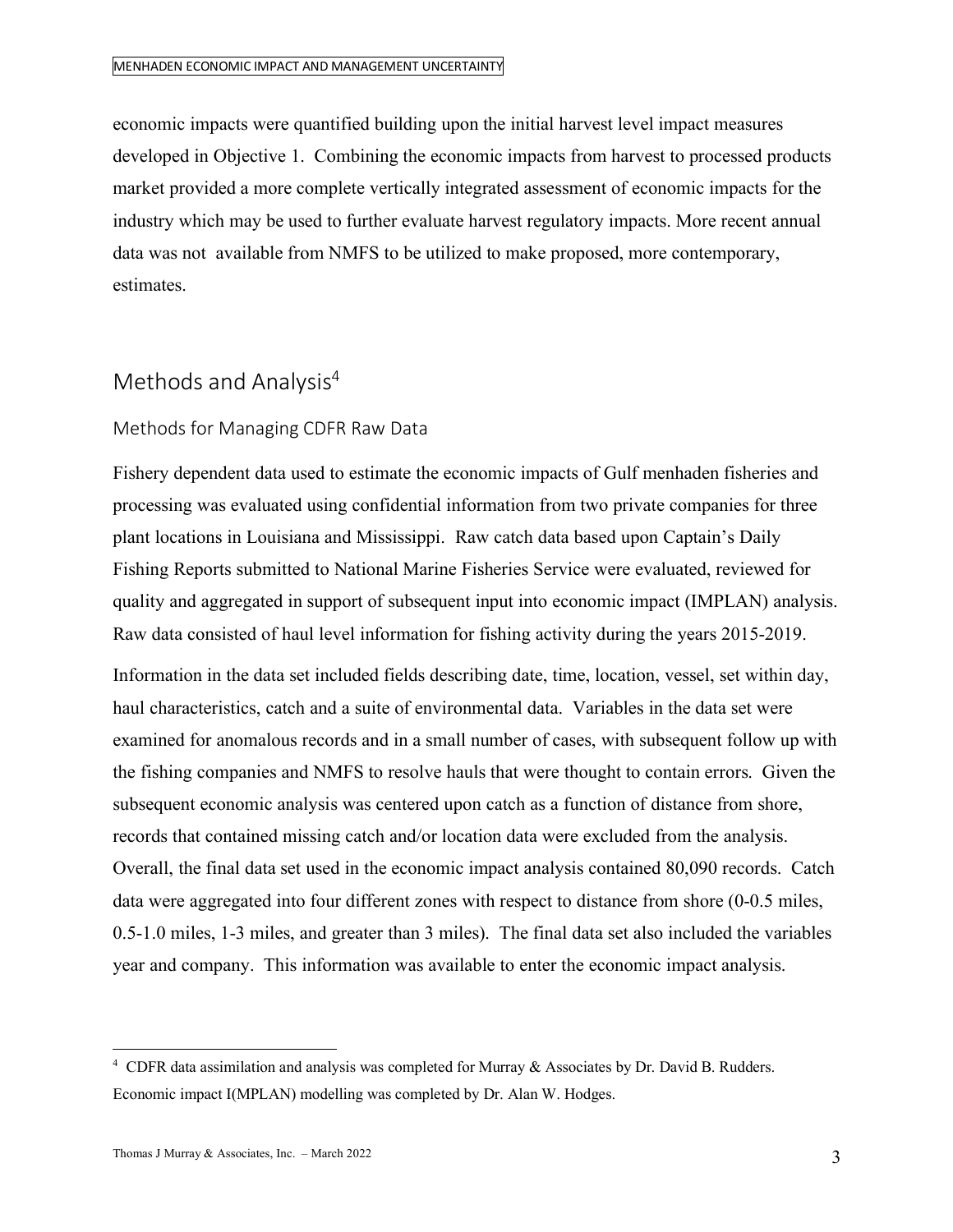Methodology for Economic Impact Analysis of Gulf Menhaden Fisheries and Processing

The economic impacts of Gulf menhaden fisheries and processing were evaluated using confidential data from two private companies representing three plant locations in Louisiana and Mississippi. The data included information on processed meal and oil product volumes and values, in addition to processing plant and harvest vessel employment. Utilized in conjunction with regional economic models constructed with the IMPLAN software and associated region model data for 2019 (Implan Group, LLC). The most recent landings data for the Gulf of Mexico Menhaden Fishery (NMFS) was 2019.

The processing plants are located in Plaquemines Parish, LA, Abbeville, LA (Vermillion Parish) and Moss Point, MS (Jackson County). Five separate IMPLAN models were created for these three counties or parishes as well as the states of Louisiana and Mississippi, in order to analyze economic impacts at the local and state levels. Information on average catch and ultimate sales of fish meal and oil was provided for the three-year period 2018-20. Industry activity was analyzed in IMPLAN industry sector 17-Commercial fishing for fish harvesting, and 92-Seafood product preparation and packaging for fish processing and product manufacturing. The share of total output value of processed product was allocated to the two sectors based on the share of total employment reported. Output and employment were entered into the IMPLAN models for the year 2019, representing the midpoint of the period 2018-20. Employee compensation was also entered into the model for one location in which this data was provided, rather than allowing the model to impute this information based on industry averages.

Economic impacts compiled for each local and state region were reported for the measures of employment (fulltime and part-time jobs), labor income (employee wages, salaries, benefits, proprietor income), value added (total personal and business income, equivalent to GDP), output (business revenues), business taxes on production and imports, and all state-local and federal government taxes. Results were broken down by direct, indirect, and induced multiplier effects, representing the activity by the companies, supply chain purchases, and employee household consumer spending, respectively. Results were also reported for 21 major economic sectors defined under the North American Industry Classification System (NAICS) at the two-digit level.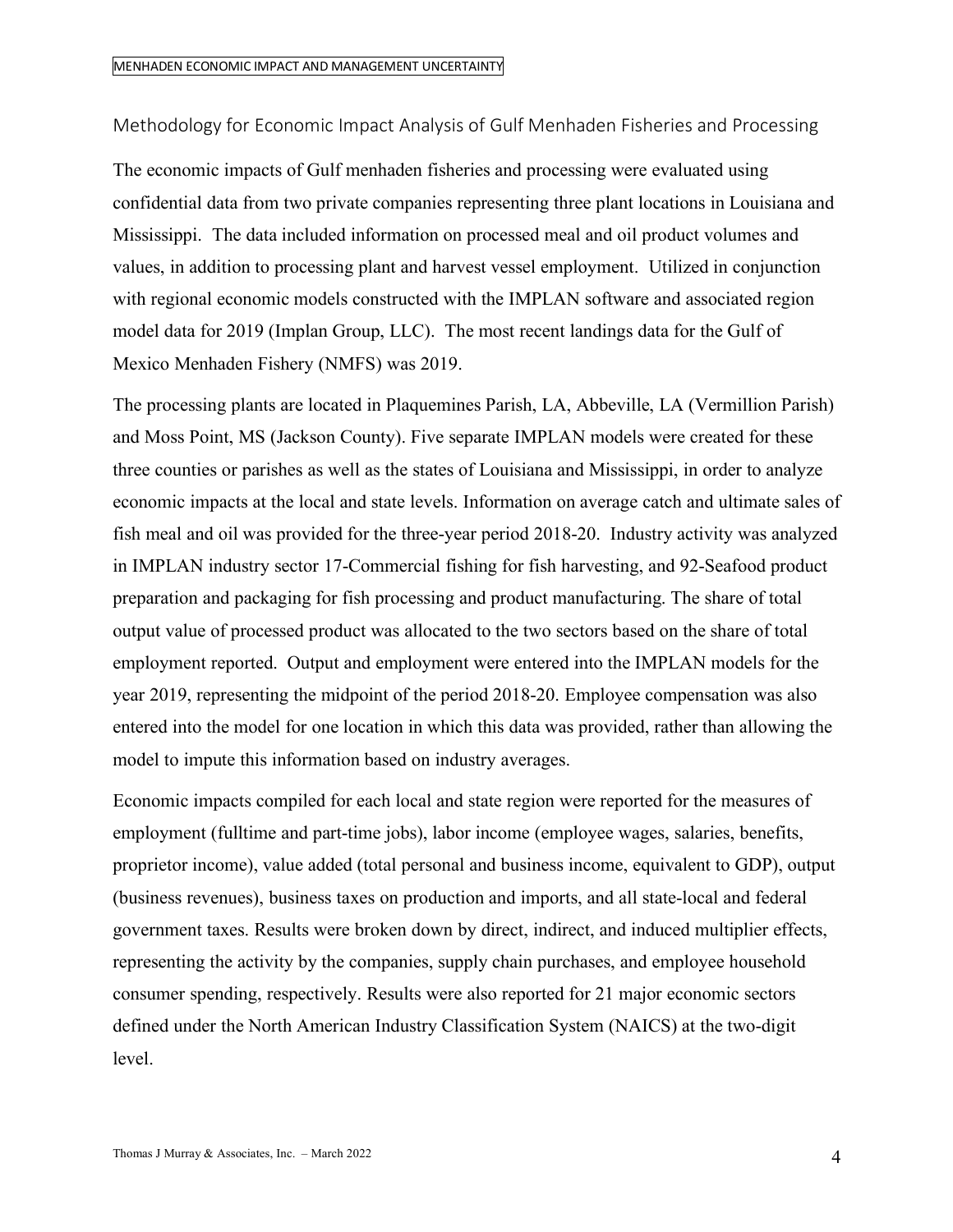Economic impacts of the menhaden fishery were allocated to four different zones defined by distance from shore (0-0.5 miles, 0.5-1.0 miles, 1-3 miles, and greater than 3 miles), based on reported catch by distance from shore in data compiled from the Captain's Daily Fishing Reports submitted to National Marine Fisheries Service. The reported catch in each zone was 19.1%, 13.3%, 35.3% and 32.3%, respectively. In view of potential disclosure matters results are presented here as overall for the States of Louisiana and Mississippi.

| Table 1. Menhaden Catch by Distance Zone from Shore (CDFR 2015-2019) |               |                               |                                 |                       |                        |
|----------------------------------------------------------------------|---------------|-------------------------------|---------------------------------|-----------------------|------------------------|
| <b>Distance</b><br>from<br>shore<br>(miles)                          | Zone          | Observations<br>(number sets) | Total catch<br>$(000s$ fish $)$ | Average catch per set | Percent of Total Catch |
| $0 - 0.5$                                                            | 1             | 14,208                        | 1,526,647                       | 107.45                | 19.1%                  |
| $0.5 - 1.0$                                                          | $\mathcal{P}$ | 11,331                        | 1,058,119                       | 93.38                 | 13.3%                  |
| $1.0 - 3.0$                                                          | 3             | 29.005                        | 2,813,229                       | 96.99                 | 35.3%                  |
| >3.0                                                                 | 4             | 25.546                        | 2,577,916                       | 100.91                | 32.3%                  |
| Total                                                                |               | 80,091                        | 7,975,911                       | 1,526,647             | 100%                   |

## Economic Impacts

Economic impact analysis begins with introducing a change in the output of goods and services using the multiplier model to analyze the effects on a region's economic base. Most regional input-output studies attempt to characterize either, the economic impacts of specified changes in final demand for a given set of products, services, and industries, or, the economic significance of specific industries in a regional and national economy. The research described herein accomplishes the latter task. It assesses the economic significance of commercial menhaden fishing and Processing activity in the States of Louisiana and Mississippi. For this assessment that initial change in output arises from menhaden landings of \$102.4 million in the Gulf of Mesxico during 2019.

The standard input-output model estimates the direct, indirect, and induced economic implications of this basic economic activity. The secondary effects (the indirect and induced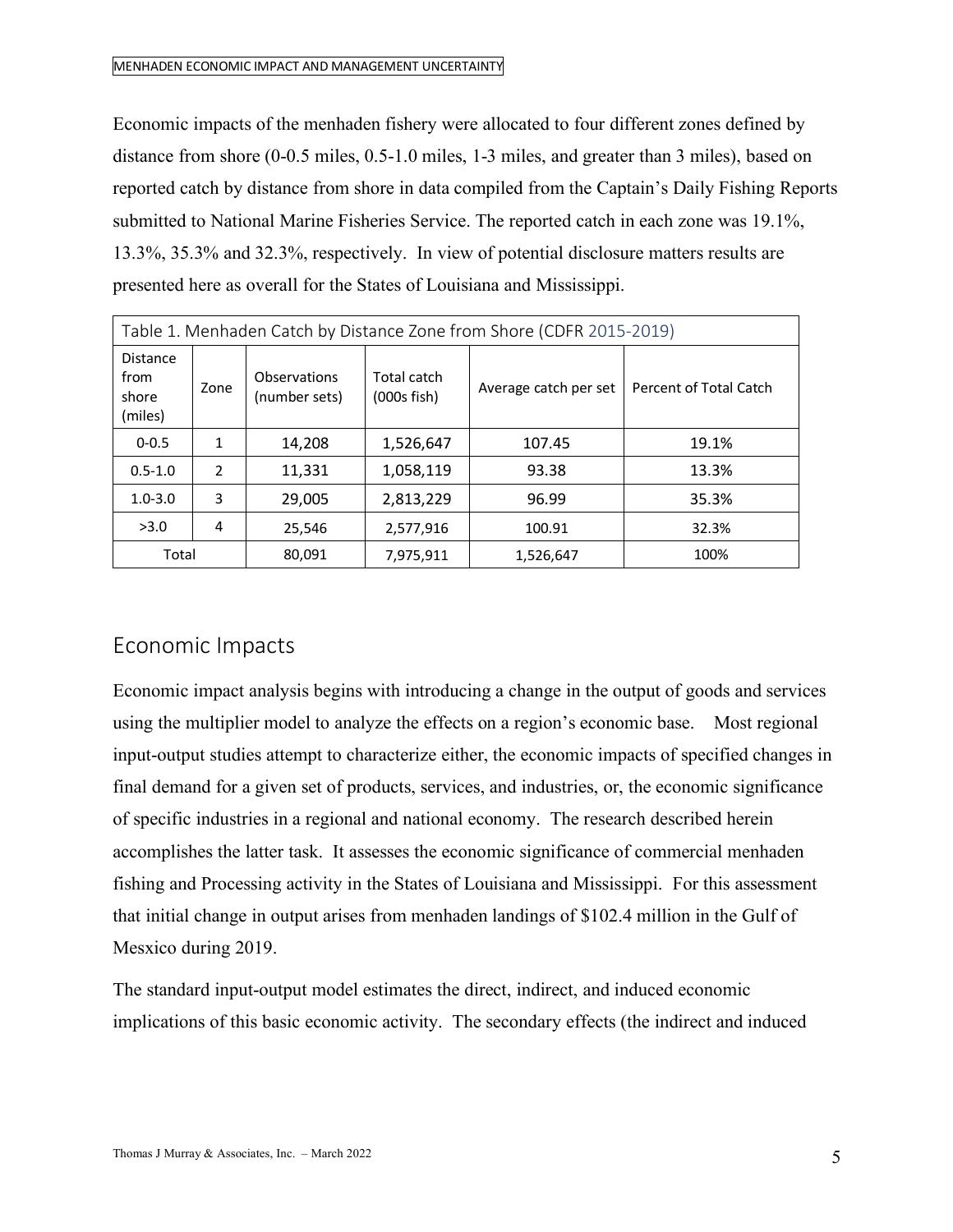impacts), along with the basic economic activity estimates, provide a cumulative estimate of the "multiplier" effects from the basic activity (direct impact).<sup>5</sup>

At each market level described above, the value-added activity in itself not only has a discreet markup value, but it also generates discreet additional direct and indirect economic impacts associated with that function.

Table 2 reflects these cumulative direct economic impacts associated with the gross sales from harvest through processing explained above.

In the standard input-output model, measures of aggregate economic activity are used as a basis for estimating the total economic impact of the subject activity. For example, measures of direct employment or total sales in an industry are obtained, and these are then used as a basis for evaluating the total impact. In this report, estimates of the primary commercial fishery sales were obtained and used as the base measure of the "direct impact" of the industry reflected below.

As shown in Table 2, the direct impacts of the fishery and marketplace were \$259.5 million in output (sales), 884 associated jobs, which required \$135.3 million in labor income. Further, \$219.2 in wages and salaries, interest, rent, profits, and indirect taxes paid by businesses, ("total value added") was associated with this overall level of direct activity.

| Table 2. Direct Economic Impacts of the Commercial Menhaden Fishery (M\$ 2019) |                         |  |  |
|--------------------------------------------------------------------------------|-------------------------|--|--|
| Impact Type                                                                    | Louisiana & Mississippi |  |  |
| Output (M\$)                                                                   | \$259.5                 |  |  |
| Employment (FTES)                                                              | 884                     |  |  |
| Labor Income (M\$)                                                             | \$135.3                 |  |  |
| Total Value-Added (M\$)                                                        | \$219.2                 |  |  |

This measure of the market flow and associated direct impacts, allows estimation of the indirect impacts. IMPLAN uses information on the interactions between these direct industry sectors and

 $<sup>5</sup>$  A Glossary of economic impact definitions is contained in Appendix 2. Herein "output" for wholesale and retail industries</sup> represents their markup margin only; it does not represent gross revenues (sales).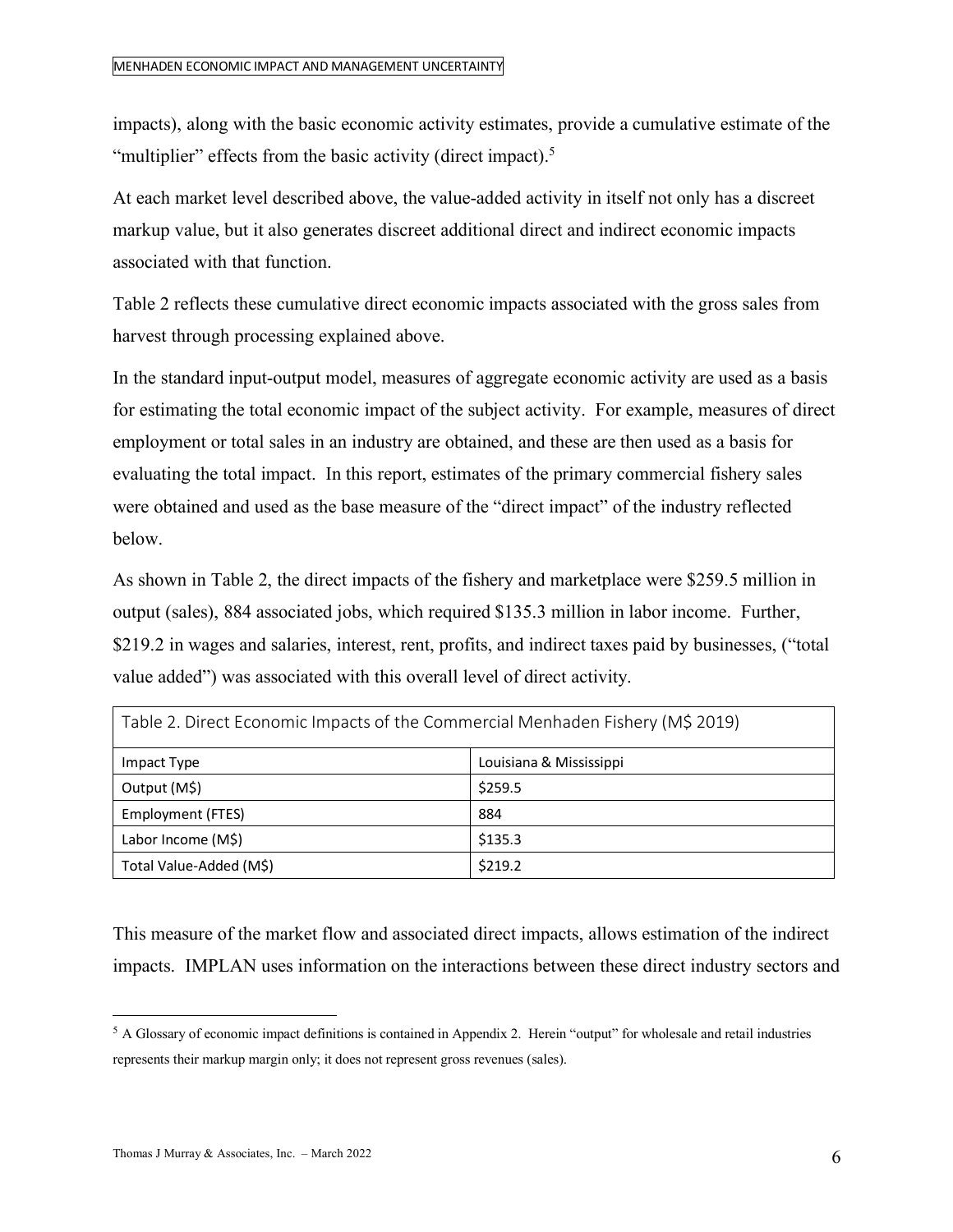other economic sectors which are, to varying extent, dependent upon menhaden harvesting and marketing related industries.

Table 3 shows the cumulative indirect economic impacts across all harvest and marketing functions from boat to consumer.

| Table 3. Indirect Economic Impacts of the Commercial Menhaden Fishery (2019) (M\$) |                         |  |  |
|------------------------------------------------------------------------------------|-------------------------|--|--|
| Impact Type                                                                        | Louisiana & Mississippi |  |  |
| Output (M\$)                                                                       | \$45.2                  |  |  |
| Employment (FTES)                                                                  | 380                     |  |  |
| Labor Income (M\$)                                                                 | \$15.5                  |  |  |
| Total Value-Added (M\$)                                                            | \$26.3                  |  |  |

Ultimately, the direct sales activity, and the resulting indirect activity, generate increases in the general level of employment and income in households within the study area. The extra income generated in this way leads to a third "wave" of economic impact through greater household expenditures on goods and services. Much of this additional re-spending will also occur within the broader region, further expanding economic activity. These effects are referred to as the "induced impacts" of the industry and are summarized in Table 4.

| Table 4. Induced Economic Impacts of the Commercial Menhaden Fishery (2019) (M\$) |                         |  |  |
|-----------------------------------------------------------------------------------|-------------------------|--|--|
| Impact Type                                                                       | Louisiana & Mississippi |  |  |
| Output (M\$)                                                                      | \$114.7                 |  |  |
| Employment (FTES)                                                                 | 795                     |  |  |
| Labor Income (M\$)                                                                | \$34.0                  |  |  |
| Total Value-Added (M\$)                                                           | \$64.1                  |  |  |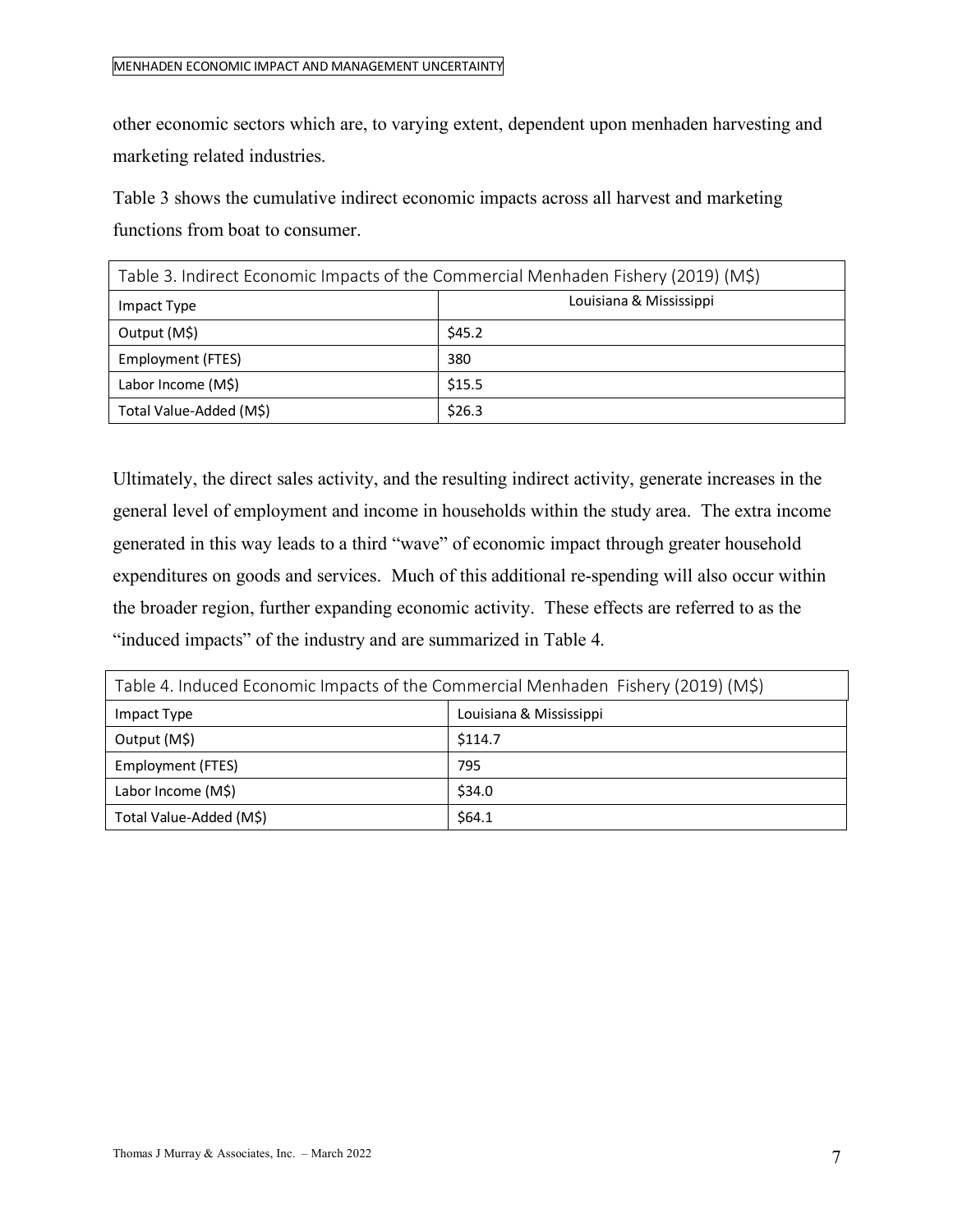# Conclusion – Total Economic Impact of Gulf of Mexico Menhaden Harvest and Processing

To summarize, because of the interrelationships among the many sectors involved from fishery harvest to marketing, new sales of goods and services required by those sectors generate additional waves of economic impact. Expenditures by non-local marketers and consumers are in fact "exports" from local economic bases and these transactions initiate the multiple rounds of economic impacts among businesses and households detailed above and summarized in Table 5.

| Table 5. Total Economic Impacts of the Commercial Menhaden Fishery (2019) (M\$) |                         |  |  |
|---------------------------------------------------------------------------------|-------------------------|--|--|
| Impact Type                                                                     | Louisiana & Mississippi |  |  |
| Output (M\$)                                                                    | \$419.3                 |  |  |
| Employment (FTES)                                                               | 2,059                   |  |  |
| Labor Income (M\$)                                                              | \$184.8                 |  |  |
| Total Value-Added (M\$)                                                         | \$309.6                 |  |  |

As shown in Table 5 the cumulative impacts of the fishery and marketplace on the States of Louisiana and Mississippi were \$419.3 million in output (sales), 2,059 associated jobs, which required \$184.8 million in labor income. Further, \$309.6 million in wages and salaries, interest, rent, profits, and indirect taxes paid by businesses, ("total value added") was associated with the menhaden commercial harvest and processing in 2019.

By virtue of the fact that the hierarchy of transactions entail the payment of various taxes at each level, another impact of the menhaden industry can be measured in local, state and federal taxes generated. Table 6 below summarizes the taxes generated as a result of the provision of Gulf of Mexico Menhaden on Louisiana and Mississippi in 2019. In total \$25.3 millions of "indirect business taxes" arose from the menhaden fishery in localities and States.

| Table 6. Total State and Local Business Taxes Generated in Louisiana & Mississippi by |        |  |  |
|---------------------------------------------------------------------------------------|--------|--|--|
| Commercial Menhaden Industry (2019)                                                   |        |  |  |
| State & Local Business Taxes (M\$)                                                    | \$25.3 |  |  |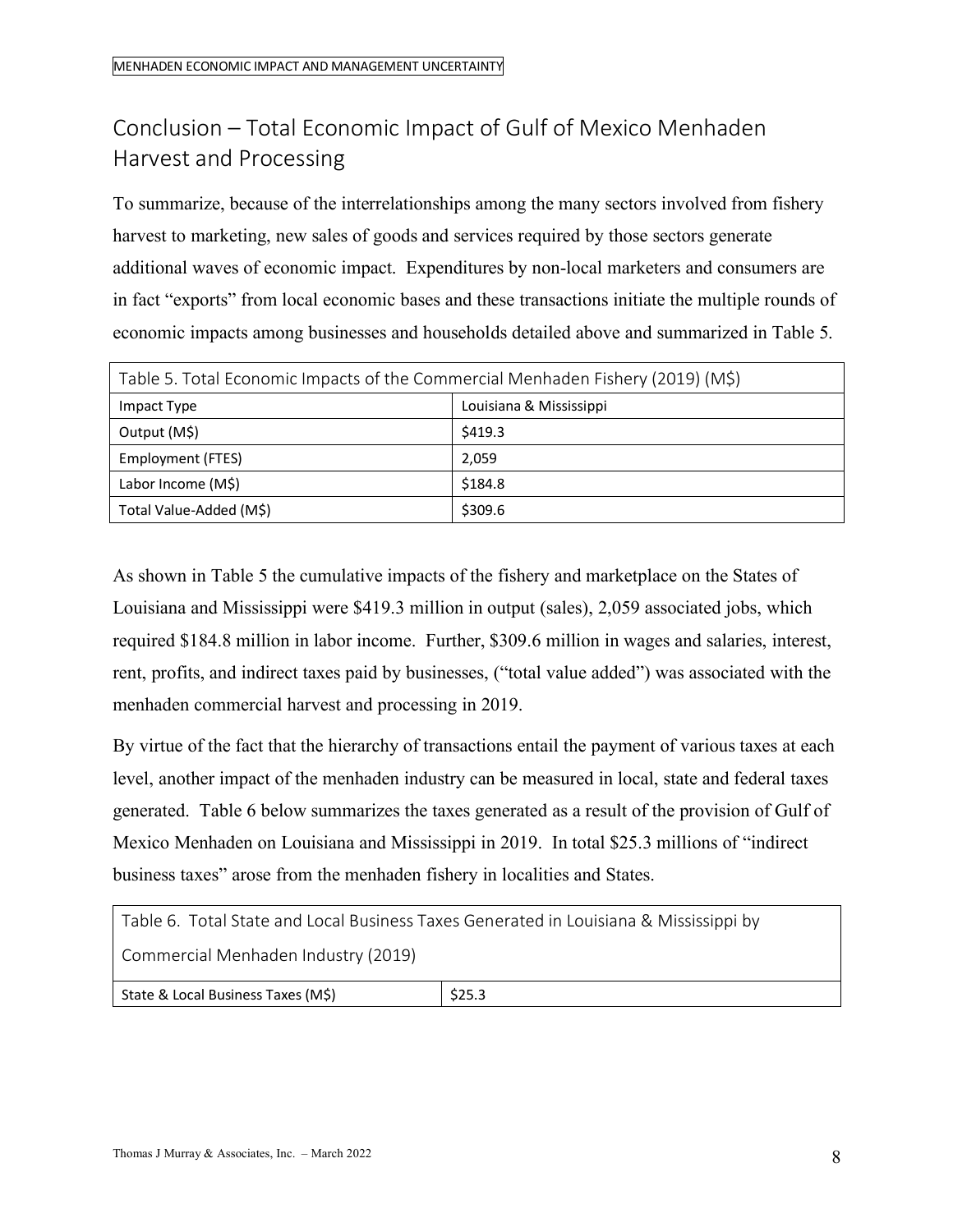The economic activity associated with the various distance-from-shore zones are summarized as well in the chart below. The measures of output and value added appear together and employment is viewed in the second chart.



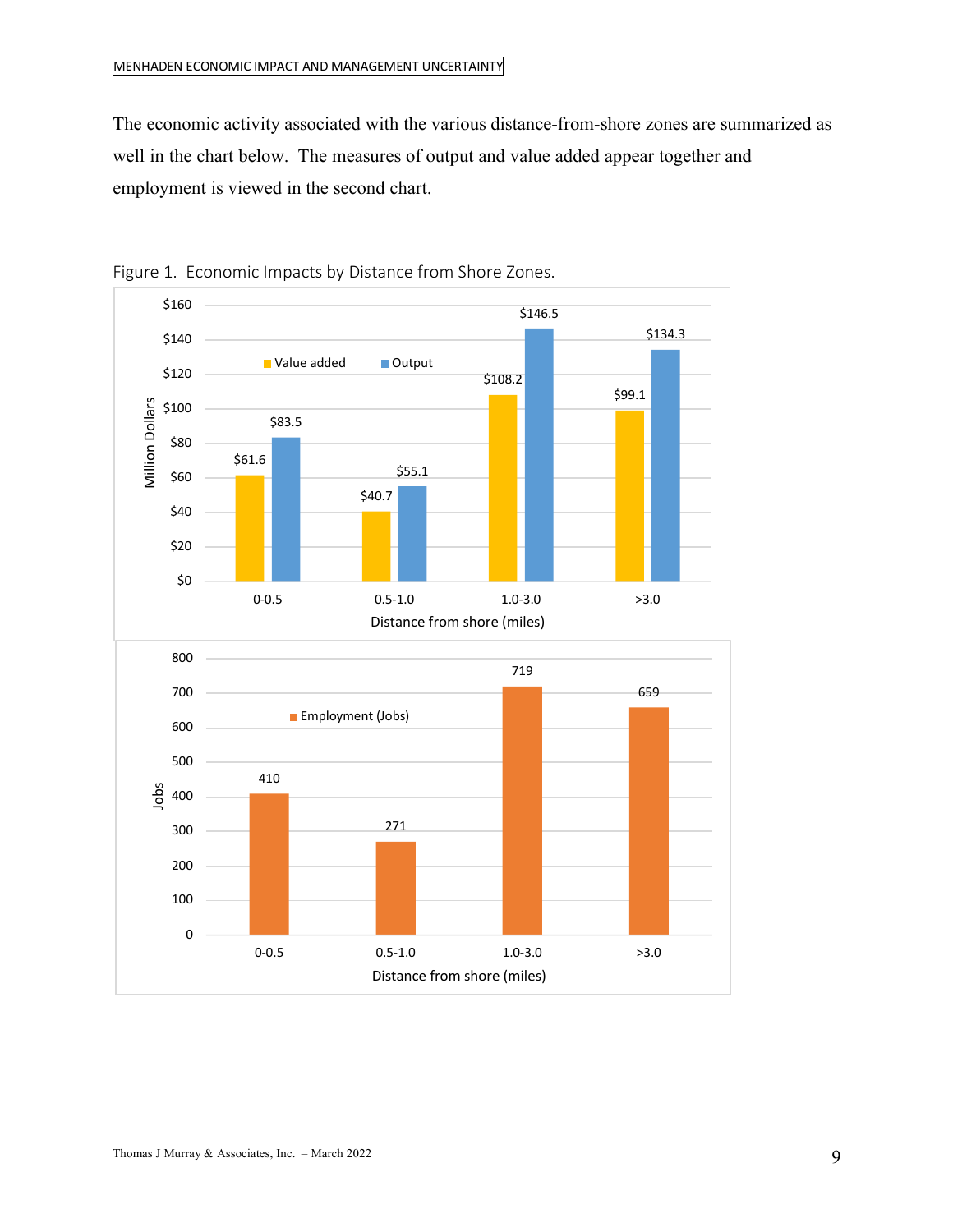| Table 7. Economic impacts of menhaden industry in Louisiana and Mississippi by catch<br>distance zone from shore |               |                      |                                 |                                |                        |                                        |
|------------------------------------------------------------------------------------------------------------------|---------------|----------------------|---------------------------------|--------------------------------|------------------------|----------------------------------------|
| <b>Distance</b><br>from<br>shore<br>(miles)                                                                      | Zone          | Employment<br>(Jobs) | Labor<br>Income<br>(million \$) | Value<br>Added<br>(million \$) | Output (million<br>\$) | <b>Business Tax</b><br>$(million \xi)$ |
| $0 - 0.5$                                                                                                        | 1             | 410                  | \$36.8                          | \$61.6                         | \$83.5                 | \$5.0                                  |
| $0.5 - 1.0$                                                                                                      | $\mathcal{P}$ | 271                  | \$24.3                          | \$40.7                         | \$55.1                 | \$3.3                                  |
| $1.0 - 3.0$                                                                                                      | 3             | 719                  | \$64.6                          | \$108.2                        | \$146.5                | \$8.8                                  |
| >3.0                                                                                                             | 4             | 659                  | \$59.2                          | \$99.1                         | \$134.3                | \$8.1                                  |
| Total                                                                                                            |               | 2,059                | \$184.8                         | \$309.6                        | \$419.3                | \$25.3                                 |

Table 8 summarizes the initial economic activity at the local industry sites in Louisiana and Mississippi which initiate the Statewide impacts discussed above. Within each State the fishery impacts are perhaps most significant to the local economies of Plaquemines and Vermillion Parishes as well as Jackson County Mississippi. These more local impacts include generating \$332.8 million in local regional economic impacts 1,425 local jobs, \$157.8 million in labor income and \$13.7 million in business taxes.

| Table 8. Local Economic Impacts of the Commercial Menhaden Fishery in Three<br>Parish/County Locations (2019) (M\$) |                                                      |  |
|---------------------------------------------------------------------------------------------------------------------|------------------------------------------------------|--|
| Impact Type                                                                                                         | Plaquemines & Vermillion Parishes and Jackson County |  |
| Output (M\$)                                                                                                        | \$332.8                                              |  |
| Employment (FTES)                                                                                                   | 1,425                                                |  |
| Labor Income (M\$)                                                                                                  | \$157.8                                              |  |
| Total Value-Added (M\$)                                                                                             | \$240.7                                              |  |
| <b>Business Taxes</b>                                                                                               | \$13.7                                               |  |

Viewing these impacts at the single parish or regional and state levels illustrates the hierarchy of economic dependence of fishing access to the near shore fishing zones detailed here. According to the extensive data base utilized herein nearly 20% of the economic impacts arise from catches within .5 miles from shore. One third of the overall economic impacts detailed above depend upon harvest within 1.0 mile from shore; and two thirds of the harvests occur within State waters out to three miles.